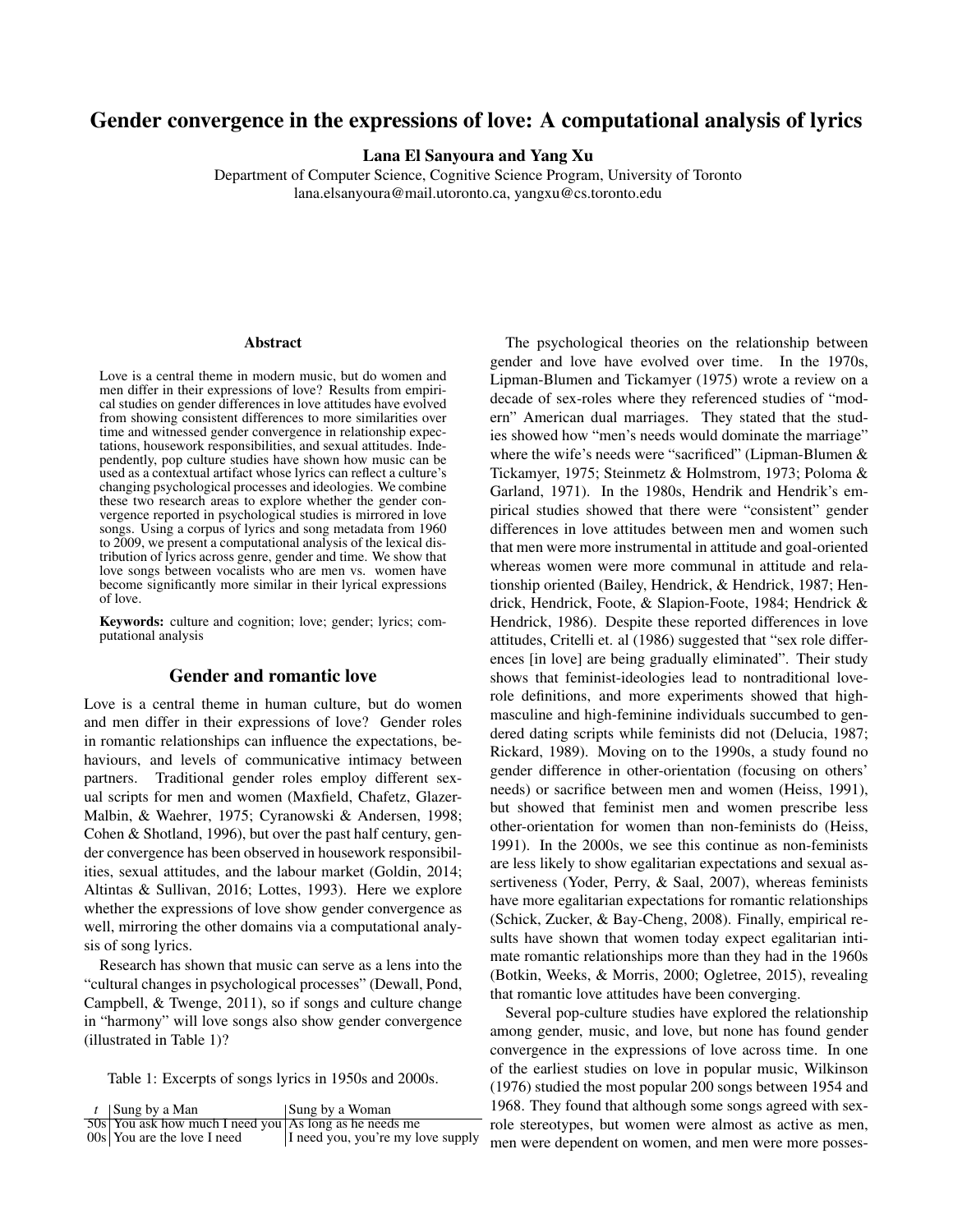sive of their partners than women were.

Although Wilkinson's work is not longitudinal, studies that followed found no change in the quality of love expression in hit songs between genders across time (Dukes, Bisel, Borega, Lobato, & Owens, 2003; Gallee, 2016). Furthermore, Kreyer (2015) found that songs on romantic topics from the top 50 albums of 2011 were "surprisingly similar" in word use across genders. Although Krause and North (2019) found that men and women performers had different lyrical themes, these findings were not specific to love and did not examine on how the expression of love has evolved as a function of time.

To preview our study, we confirm Kreyer's (2015) findings that lexical uses in the love songs from 2011 were similar between genders. We also confirm Wilkinson's (1976) findings that in the 1960s, men were portrayed as dependent on women in love songs and both groups were portrayed as active components of the relationship. Since our focus is on the expression of love, we focus on the way in which love is communicated, but not the images, stereotypes, or depictions of femininity and masculinity in popular music. Although studies have found portrayals of feminine and masculine stereotypes in popular music (Avery, Ward, Moss,  $& Üskip, 2016;$ Rasmussen & Densley, 2016; Freudiger & Almquist, 1978; Cooper, 1985), these studies are not specific to love, and their focus was not on the temporal shift in the expression of romantic love. Furthermore, although songs may be written by men for women vocalists and vice-versa, lyrics and the gender of their performers still reflect the expected cultural lyrical expression of the time.

Our study extends work in psychology and pop culture as follows. For the above-mentioned psychological studies, (1) none of the studies analyzed how love is expressed in a natural setting. Participants were asked to give ratings and answer surveys for hypothetical scenarios or personal experiences, but we have had no account for how love is communicated and expressed in an emotionally-laden context, (2) none of the cited studies has explored how love attitudes for both, men and women, have developed over time. For the cited pop culture studies, (1) analyses have only explored popular songs, which may be a better representation of what is selling rather than of how love is expressed, (2) many of the datasets used are sparse and depend on a small number of songs  $\left( \leq 4,000 \right)$ songs), (3) several studies do not separate songs by genre, although linguistic styles differ greatly among genres, (4) none of the aforementioned studies has considered songwriter information as a possible confounding factor.

We analyze 13,564 love songs from 1960-2009 across the genres of Pop, Country, Alternative, R&B Soul, and Rock. By studying the gender differences in lexical and phrasebased distributions as a function of genre and time, we gain a better understanding of how love expression has changed as a function of gender and time.

#### Our hypothesis

We hypothesize that romantic song lyrics between men and women should become more similar through time, reflecting gender convergence in the expressions of love.

Since our emphasis is on the expressions of love, we focus on the way in which love is communicated, but not the images, stereotypes, or depictions of femininity and masculinity in popular music. We also do not postulate what the artists were feeling about love at the time, but rather, how love, and cultural and psychological ideologies in relation to love, are being expressed through lyrics.

#### Treatment of data

The Musixmatch dataset (MXM) is the official lyrics dataset of the Million Song Dataset (MSD) and has the "largest clean lyrics collection available for research" (Bertin-Mahieux, Ellis, Whitman, & Lamere, 2011). We classified the artist name as either that of Women or Men using python's gender-guesser package (https://pypi.python.org/pypi/gender-guesser/) which has a 2.6% misclassification error when disregarding unknowns (Santamaría & Mihaljević, 2018). The package implements a wrapper around a database of over 45,000 names with gender annotations. After using gender-guesser, one human annotator verified the package's performance and corrected its misclassifications. Example inferences are shown in Table 2. The intersection of the lyrics and year-gender subsets leaves us with 48,012 songs that contain lyrics, year, and singer gender information. We characterize a love song as any song that contains the word *love*; once we excluded bands (using python's spaCy Named Entity Recognition) and non-English song titles, we had a total of 13,962 love songs across the most populated genres from 1960-2009 (Pop: 5,630; Rock: 3,715; Country: 2,052; R&B/Soul: 1,430; Alternative: 1,135). As a final step, we retrieved the full syntactically-structured lyrics and songwriter information from Genius.com (www.genius.com), in order to conduct a more fine-grained analysis on the dataset.

Table 2: A sample of artist names and inferred genders.

| Name                   | Inferred gender |
|------------------------|-----------------|
| Barbra Streisand       |                 |
| <b>Barry Manilow</b>   | М               |
| Céline Dion            | W               |
| <b>Charlie Daniels</b> | М               |
| Duncan James           | М               |
| Dusty Springfield      | W               |
| Fiona Apple            | W               |
| <b>Francis Dunnery</b> | М               |
| Keith Sweat            | М               |
| Kelly Price            |                 |

#### Computational methodology

We analyzed the difference between the bag-of-word and phrase-based lexical distributions of songs sung by men  $(M)$  and women  $(W)$  from 1960 to 2009 across the genres *pop*,*rock*, *country*,*r*&*b*/*soul*, and *alternative*. For each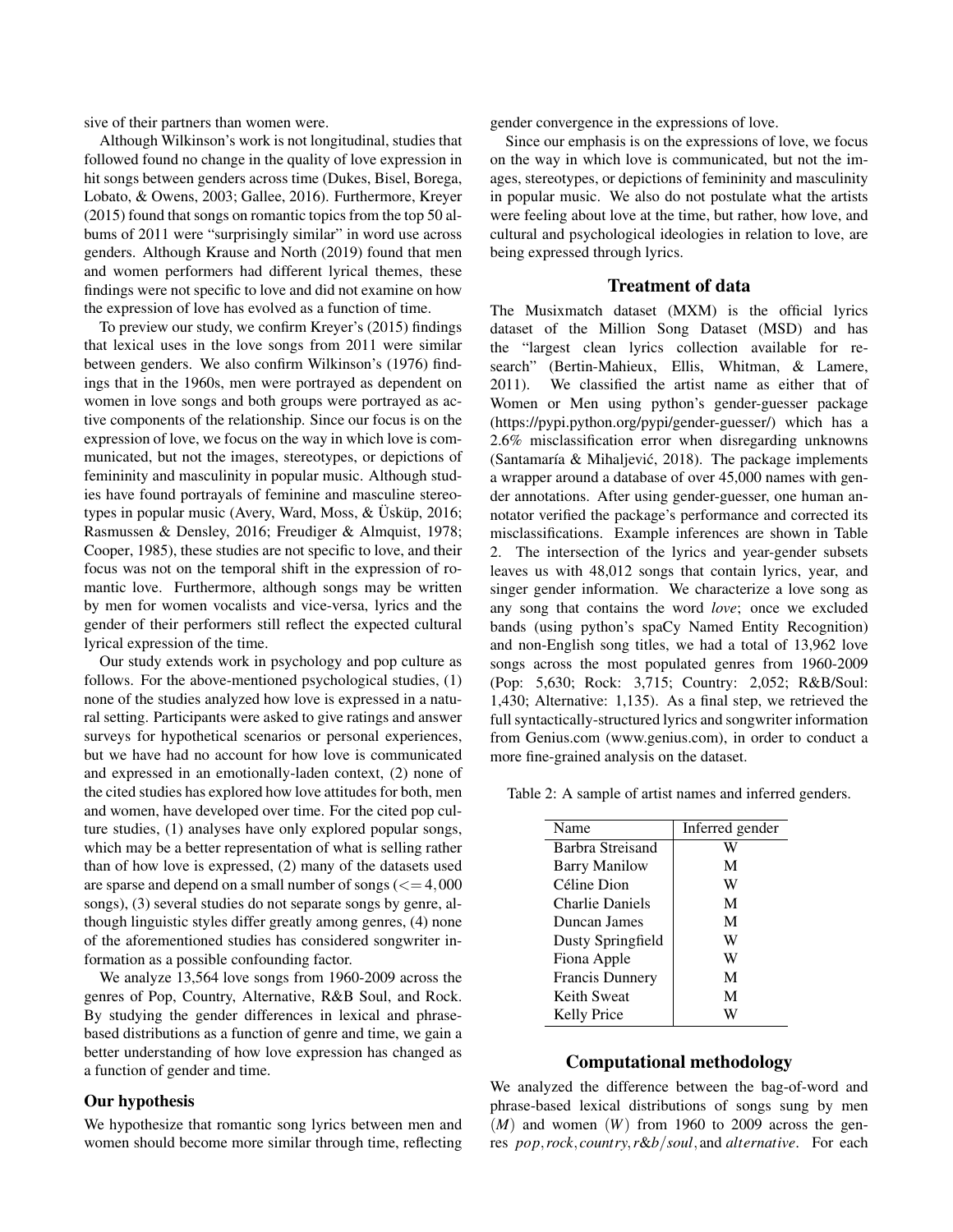genre *g* and decade *t*, we randomly sampled 20 songs with replacement from each gender *w* and *m*, and computed the *Jenson*-*Shannon Divergence* (*JSD*) between the normalized frequency distributions of the words used within each sample. We repeated this process 1,000 times and computed the mean JSD between the gendered lexical distributions at every decade and genre.

## Bag-of-word distributed representation of lyrics

Our bag-of-word approach summarizes a (love) song in terms of a binary vector *x* of size  $|V|$ , where *V* is the total vocabulary of all songs within the decade *t* and genre *g*. As such, each song can be expressed as a binary vector where the presence of a word gives 1 in that vector, and 0 otherwise. This is a type-based representation. We can thus distinguish between songs sung by women  $x_W$  and those sung by men  $x_M$ . Similarly, we can incorporate temporal *t* and genre *g* information and obtain a finer grained specification of both gender and time:  $x_W^{g,t}$  and  $x_M^{g,t}$ .

In a sample of *n* songs, a continuous variant of this simple representation is to express each unique word by its normalized average frequency (0-1) across *n* songs. More frequent words in the gender sample will be given higher values than less frequent words. This is a token-based representation for the lexical distribution  $P_W^{g,t}$  and  $P_M^{g,t}$  of each sample of *n* songs.

# Phrase-based representation of lyrics

We also consider how the dependency of verbs might have changed as a function of gender and time because verb phrases (e.g., *I need* vs *you need*) can inform love attitudes at a fine-grained level. For the phrase-based vector representation of lyrics, we retrieved the 31 most frequent verbs used across all genres and constructed giving/other-centric phrases and receiving/ego-centric phrases by manipulating the subject (*I*, *you*) and object (*you*,*me*) of each verb (see examples in Table 3). Every line in the song was treated as its own phrase, and we used SpaCy's dependency parser (www.spacy.io) to transform every line with the target verb into a subject, verb, and object component.

Table 3: Examples of phrase-based representations of the 31 most frequent verbs.

| Lyrics line                                                        | Parsed phrases Label                    |              |
|--------------------------------------------------------------------|-----------------------------------------|--------------|
| "but all I ever said, I need you" I need, need you receiving + ego |                                         |              |
| "I will wait for you"                                              | I wait, wait you $\vert$ giving + other |              |
| "and I can't stay here long"                                       | $\vert$ I stay -neg                     | not included |

### Quantification of distance between distributions

We use the Jenson-Shannon Divergence (JSD) to measure the distance between the lexical probability distributions across gender groups. For the probability distributions *P* and  $Q$ ,  $0 \leq$  $JSD(P || Q) \leq 1$  where JSD converges to 0 as *P* and *Q* the become more similar:

$$
JSD(P \| Q) = \frac{1}{2}D(P \| M) + \frac{1}{2}D(Q \| M)
$$
 (1)

where  $D(O \parallel M)$  is the Kullback–Leibler divergence and M =  $\frac{1}{2}(P+Q)$ .

### **Results**

We first explore how the lexical distribution of songs has changed as a function of gender, genre and time and test our findings against time and love-topic null hypotheses. We further explore the effect of songwriter distributions on lyrical content and a more fine-grained phrase-based analysis of lyrics.

#### Gender convergence in the lyrics of romantic love

In accordance to our hypothesis, we see that songs sung by men and women across all genres become more similar over time. In Figure 1a, we observe a decrease in mean JSD across time for all genres, thus revealing that songs across genders have become more similar in their lexical distributions.

We assert that time of release, topic of love, and gender of vocalist are drivers of gender convergence through running time-attested, love-attested, and gender-attested experiments. In Figure 1b, we shuffle the sampled love songs across time while maintaining gender and genre. When calculating the mean JSD in the time-shuffled experiment, the downward JSD trend goes away, revealing that the trend seen in Figure 1a is due to temporal shifts in word use. The one-tail t-test between the shuffled and non-shuffled cases reveals that the decreased JSD in love songs is significant (Table 4).

Table 4: Results of time shuffled tests (all tests have p-values  $< 0.001$ ).

| Genre       | <i>t</i> -value |
|-------------|-----------------|
| Pop         | $-27.6850$      |
| Rock        | $-51.9427$      |
| Country     | $-56.1833$      |
| R&B/Soul    | $-45.3853$      |
| Alternative | $-33.5944$      |

In order to test whether gender convergence is specific to love, we run the JSD analysis on songs that do not contain the word "love" at a sample size of  $n = 12$  (finding the mean JSD across 1000 samples) per gender due to data sparsity in earlier decades. We observe that non-love songs for the genres *pop*,*rock*, and *r*&*b*/*soul* become more different over time, and that non-love songs have a generally higher JSD than love songs do. These results may be due to topical variability and are consistent with Krause and North's (2019) work which shows differences in lyrical themes between men and women. Finally in Figure 1d, we shuffle love songs across singer gender while maintaining the correct decade, and observe that the downward trend also disappears; thus revealing that time, gender, and love are driving factors for the convergence in JSDs. Figure 2 is a qualitative analysis of the top 10 content words whose difference in relative frequencies between genders has changed the most across flanking decades.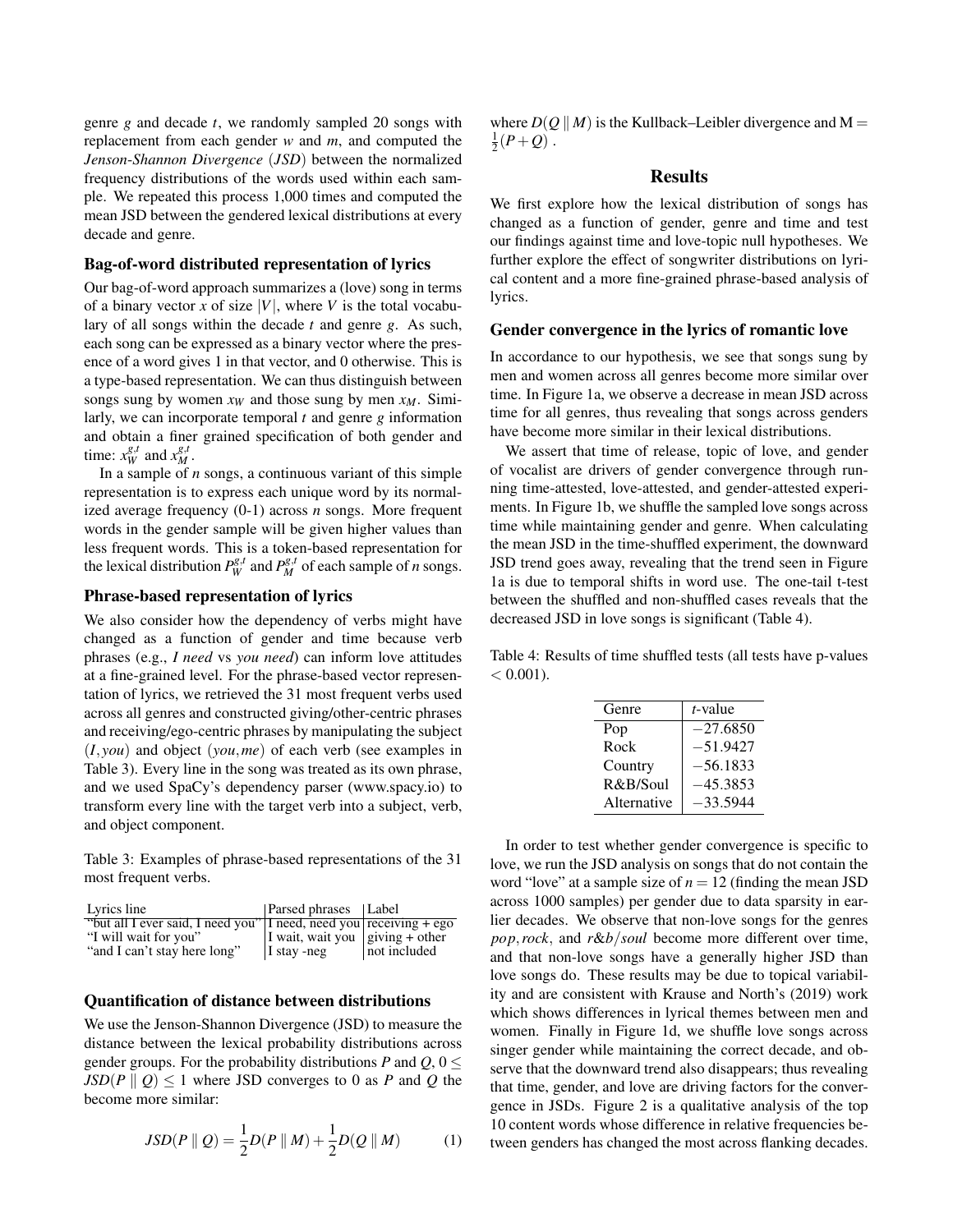

Figure 1: Bag-of-word analysis of love songs across time. a) Mean JSD of love songs performed by men vs. women across genre and time. b) Time-shuffled love song analysis. c) Non-love JSD analysis. d) Gender-shuffled JSD Analysis.



Figure 2: Difference in word frequency between genders as a function of decade and genre where difference *d*(*word*,*gender*,*time*,*genre*) = *P*(*word*|*W*,*time*,*genre*)−*P*(*word*|*M*,*time*,*genre*).

The difference in word use between genders of the top changing words converges to 0, revealing that words are being used more similarly across time.

# Songwriter gender as a confounding factor



Love song similarity across time may be an effect of a more similar gender distribution in songwriters rather than a change in cultural ideologies. We retrieved a sample of the songs that contain songwriter information (50% of the songs) from *www*.*genius*.*com* in order to understand the changes in gender distribution among lyricists (summarized in Table 5). When examining how the proportion of same-gendered songwriting teams changed over time, we observed an increase in the number of songwriters who are women writing for singers who are women. Although we did not observe a change in the distribution of songwriters writing for singers who are men, we noted that men songwriters are writing more similarly for vocalists who are women and men over time (Figure 3).

Figure 3: Mean JSD for songs written by men songwriters across 1000 samples of n=5 per vocalist gender.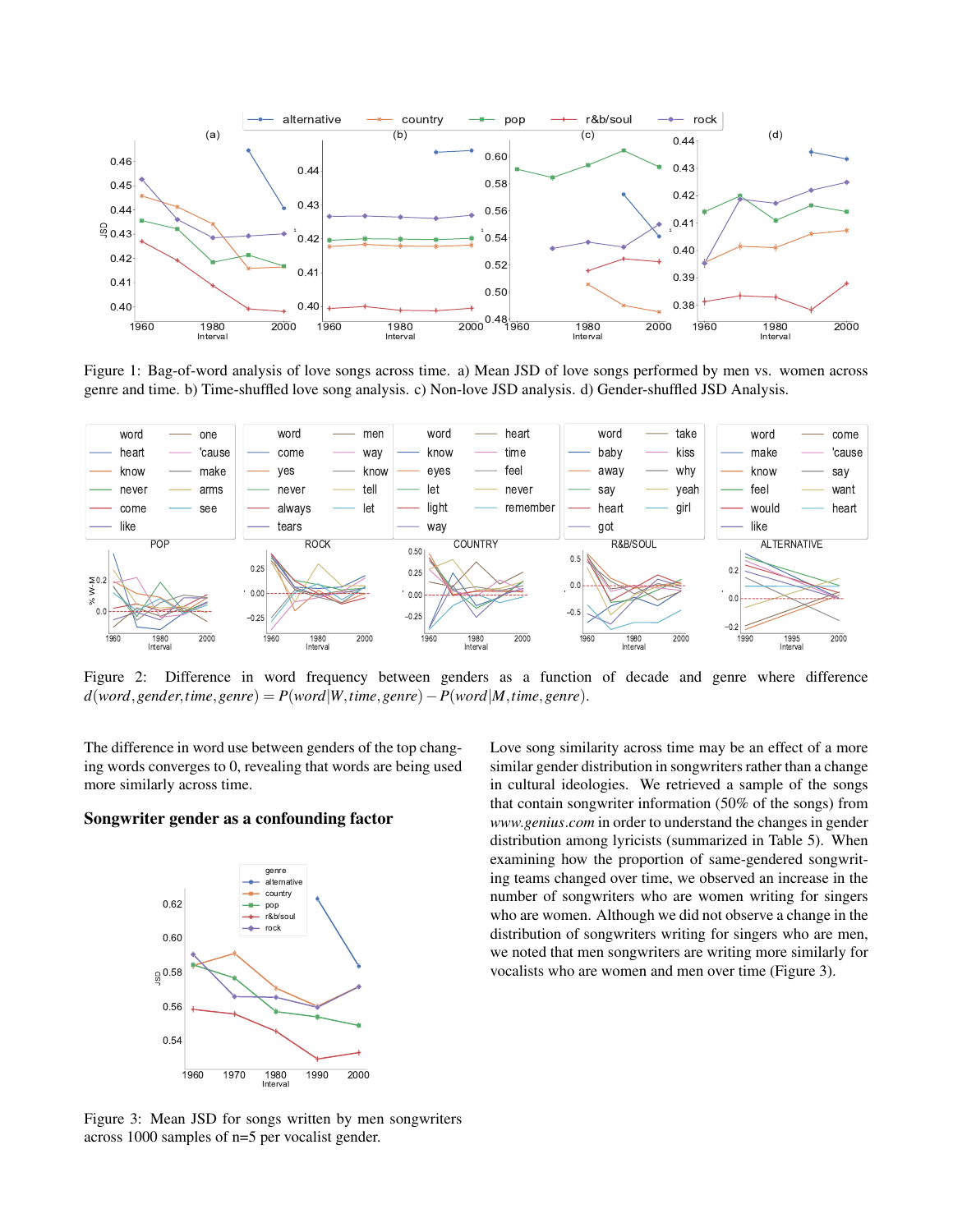Table 5: Gender Distribution for same-gender songwriting groups. a) Songwriter distribution writing for women vocalists. b) Songwriter distribution writing for men vocalists.

|        | (a)   |        |        | (b)    |        |
|--------|-------|--------|--------|--------|--------|
| Decade | $\%W$ | $\%$ M | Decade | $\%$ W | $\%$ M |
| 1960s  | 40.97 | 59.03  | 1960s  | 1.72   | 98.28  |
| 1970s  | 35.38 | 64.62  | 1970s  | 0.41   | 99.59  |
| 1980s  | 42.82 | 57.18  | 1980s  | 1.24   | 98.76  |
| 1990s  | 52.55 | 47.45  | 1990s  | 2.57   | 97.43  |
| 2000s  | 65.36 | 34.64  | 2000s  | 1.54   | 98.46  |

#### Lexicon size as confounding factor

Lexicon size can be characterized as the number of unique words found in a corpus, and thus the size of the continuous bag-of-word vectors input into our JSD analysis at each decade and genre. The Jenson-Shannon Divergence (JSD) tends to grow proportionally to the size of its input probability vectors. Since lexicon size of songs increases across decades (Table 6), the decreasing JSD results reported are not driven by the *size* of the vocabulary but rather by the content of the vectors.

Table 6: Lexicon size per genre and decade.

| Genre       | Lexicon size in 1960s | Lexicon size in 2000s |  |
|-------------|-----------------------|-----------------------|--|
| Pop         | 1,861                 | 4,043                 |  |
| Rock        | 1,539                 | 3,583                 |  |
| Country     | 1,123                 | 3,024                 |  |
| R&B/soul    | 1,243                 | 2,865                 |  |
| Alternative | 60                    | 3,286                 |  |

#### Fine-grained assessment of gender convergence

We perform a similar set of analyses with bag-of-phrase vectors, and observe a substantial *JSD* decrease and gender convergence in the lexical distribution of phrases over time (Figure 4). To better understand how the phrase usages have changed, we analyze the giving/receiving ratio of verbs by gender, time and genre. We observe that the use of verbs has become more similar (Figure 5a) for all genres such that the difference in ratio distributions between genders in the earlier decades is greater than that in the most recent (see Table 7 for significance tests). For instance, for *pop* in Figure 5b, "need" by vocalists who are women was used as giving 50% of the time and receiving 50% of the time in the 1960s. However, "need" was used in a receiving phrase (I need, need you) 90% of the time with singers who are men, showing that (in accordance to Wilkinson, 1976), men were expressing their love in terms of receiving love from their partner and women were portrayed as active as well. Moving on to the 2000*s*, we observe that in *pop*, both genders agree on the distribution of "need". This shift is also true for other terms such as *f eel*, *want*, *hold*, *walk*, and *call* where we see a convergence in both genders' proportions of giving to receiving over time. This is not to say that expression of love was polar however, since songs sung by women expressed love in receiving terms as well. With regards to terms such as *fall (for)*, *hear*, *say*, *let*, and *make*, songs by men in the *pop* genre were expressing love in more giving terms than those by women were.



Figure 4: Mean JSD for bag-of-phrase vectors at 1000 samples of n=20 per vocalist gender.

Table 7: Results of giv/rec difference tests from Figure 5a across time (all tests have p-values  $< 0.01$ ).

| genre       | $t$ ( <i>diff</i> <sub>2000s</sub> , <i>diff</i> <sub>1960s</sub> ) |
|-------------|---------------------------------------------------------------------|
| Pop         | $-4.6658$                                                           |
| Rock        | $-4.0514$                                                           |
| Country     | $-4.4303$                                                           |
| R&B/Soul    | $-2.9053$                                                           |
| Alternative | $-3.4078$                                                           |
|             |                                                                     |

# Conclusion

Our study shows a parallelism between the psychological changes in love attitudes and the love songs across time. The fine-grained analyses further suggest that the expressions of love have converged on the level of giving, receiving, and other-orientation. Our study is limited to love songs from 1960 to 2009 which have been sung by individuals, and excludes bands and duets.

Through our analysis of lexical distribution, we have witnessed gender convergence in the expressions of love and shown how music, a form of self-expression timestamped in its context, unfolds the empirical and psychological changes that the literature has revealed.

#### Acknowledgments

YX is funded through an NSERC Discovery Grant, a SSHRC Insight Grant, and a Connaught New Researcher Award.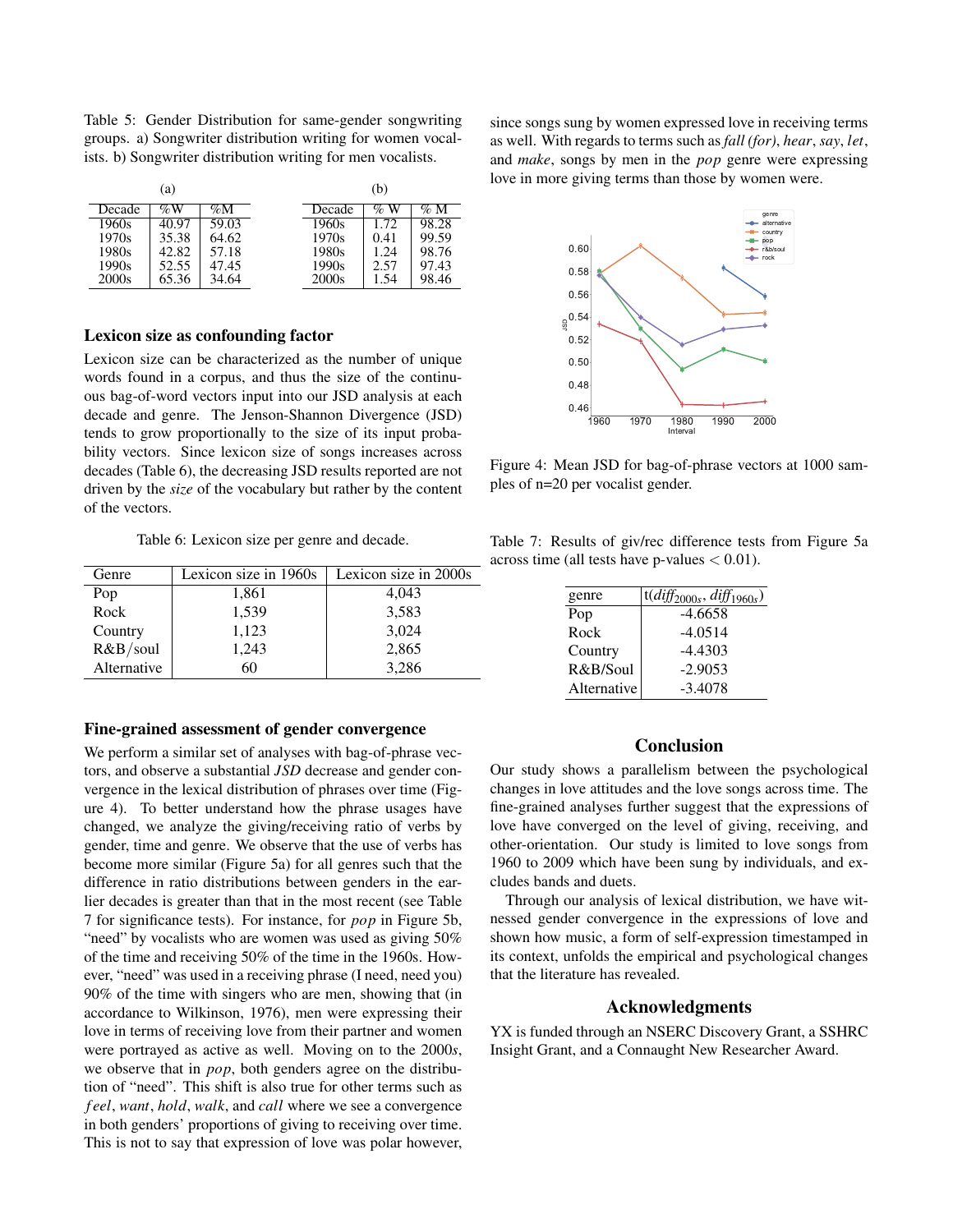

Figure 5: Phrase-Based Fine Grained Analysis: (a) Absolute Difference of giving-receiving ratio between W and M over time. (b) Pop genre's mean giving to receiving ratios.